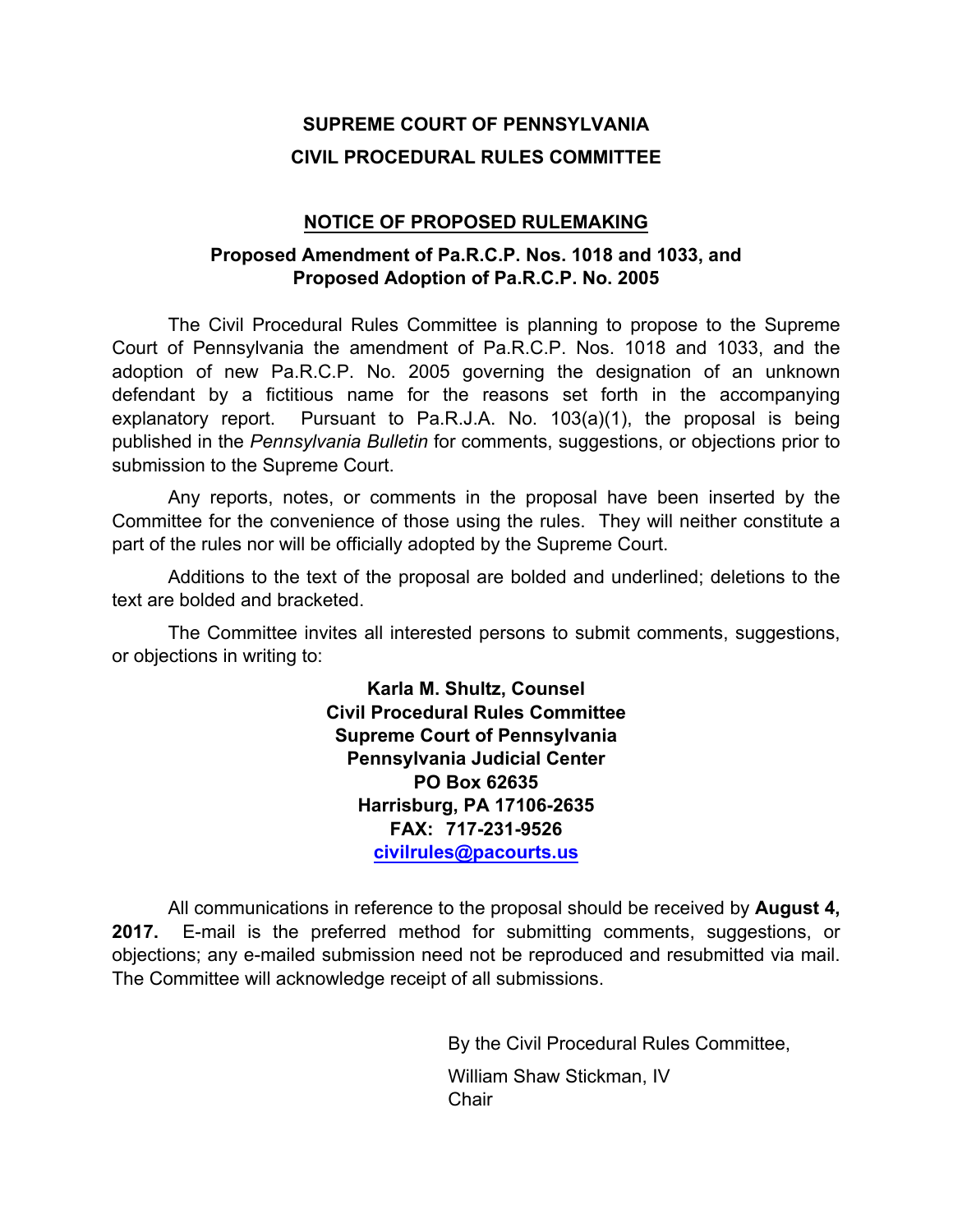#### **Rule 1018. Caption**

Every pleading shall contain a caption setting forth the name of the court, the number of the action and the name of the pleading. The caption of a complaint shall set forth the form of the action and the names of all the parties, **including a fictitious name for an unknown defendant as provided in Rule 2005,** but in other pleadings it is sufficient to state the name of the first party on each side in the complaint with an appropriate indication of other parties.

> Note: Civil Actions and proceedings shall be captioned ''Court of Common Pleas of \_\_\_\_\_\_\_\_\_\_\_\_\_\_\_ County -- Civil Action'' or other appropriate form of action.

> The caption of all legal papers filed in a medical professional liability action must contain the designation ''Civil Action -- Medical Professional Liability Action.'' See Rule 1042.16.

## **Rule 1033. Amendment.**

(a) A party, either by filed consent of the adverse party or by leave of court, may at any time change the form of action, add a person as a party, correct the name of a party, or otherwise amend the pleading. The amended pleading may aver transactions or occurrences which have happened before or after the filing of the original pleading, even though they give rise to a new cause of action or defense. An amendment may be made to conform the pleading to the evidence offered or admitted.

(b) An amendment correcting the name of a party against whom a claim has been asserted in the original pleading relates back to the date of the commencement of the action if, within ninety days after the period provided by law for commencing the action, the party received notice of the institution of the action such that it will not be prejudiced in maintaining a defense on the merits and the party knew or should have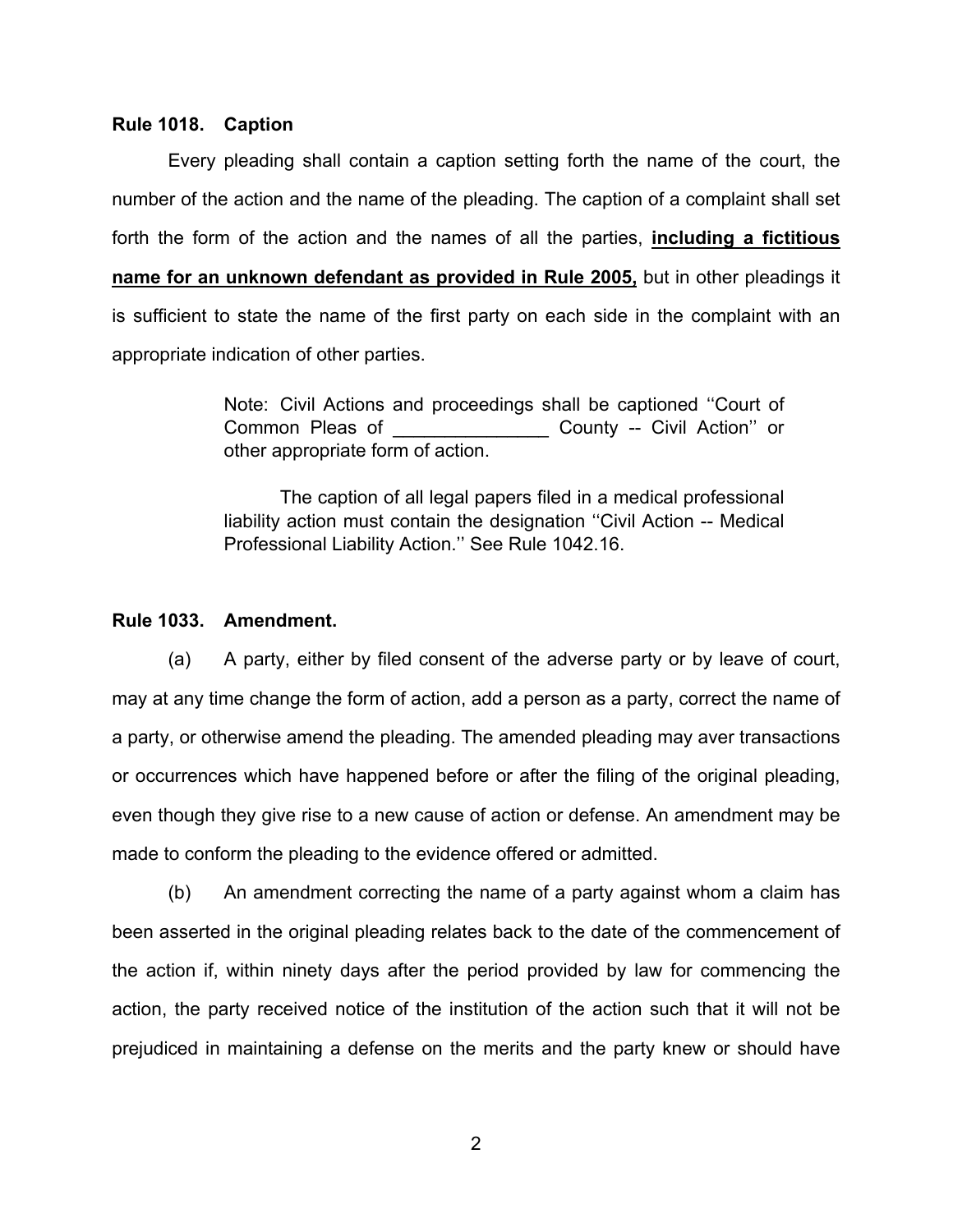known that the action would have been brought against the party but for a mistake concerning the identity of the proper party.

**(c) An amendment seeking to substitute the actual name of a defendant for a fictitious name as provided in Rule 2005 relates back to the date of the commencement of the action if, within the time provided by Rule 401 for service, the defendant to be named by the amendment has received actual or constructive notice of the institution of the action such that it will not be prejudiced in maintaining a defense on the merits and the defendant knew or should have known that the action would have been brought against it but for lack of knowledge of the defendant's actual name.**

## **[This is an entirely new rule.]**

### **Rule 2005. Unknown Defendant. Fictitious Name.**

(a) The plaintiff or joining party may designate an unknown defendant by a fictitious name in a complaint filed to commence an action provided that:

(1) a defendant's actual name is unknown to the plaintiff or joining party after having conducted a reasonable search with due diligence;

(2) the fictitious name is averred to be fictitious;

(3) a factual description of the unknown defendant is averred with sufficient particularity for identification in all but the defendant's actual name; and

(4) the plaintiff or joining party avers that a reasonable search to determine the actual name has been conducted.

Note: This rule does not authorize use of a fictitious name in an action commenced by a writ of summons.

(b) Within twenty days after the actual name of the defendant has been identified, the plaintiff or joining party shall file a motion to amend the complaint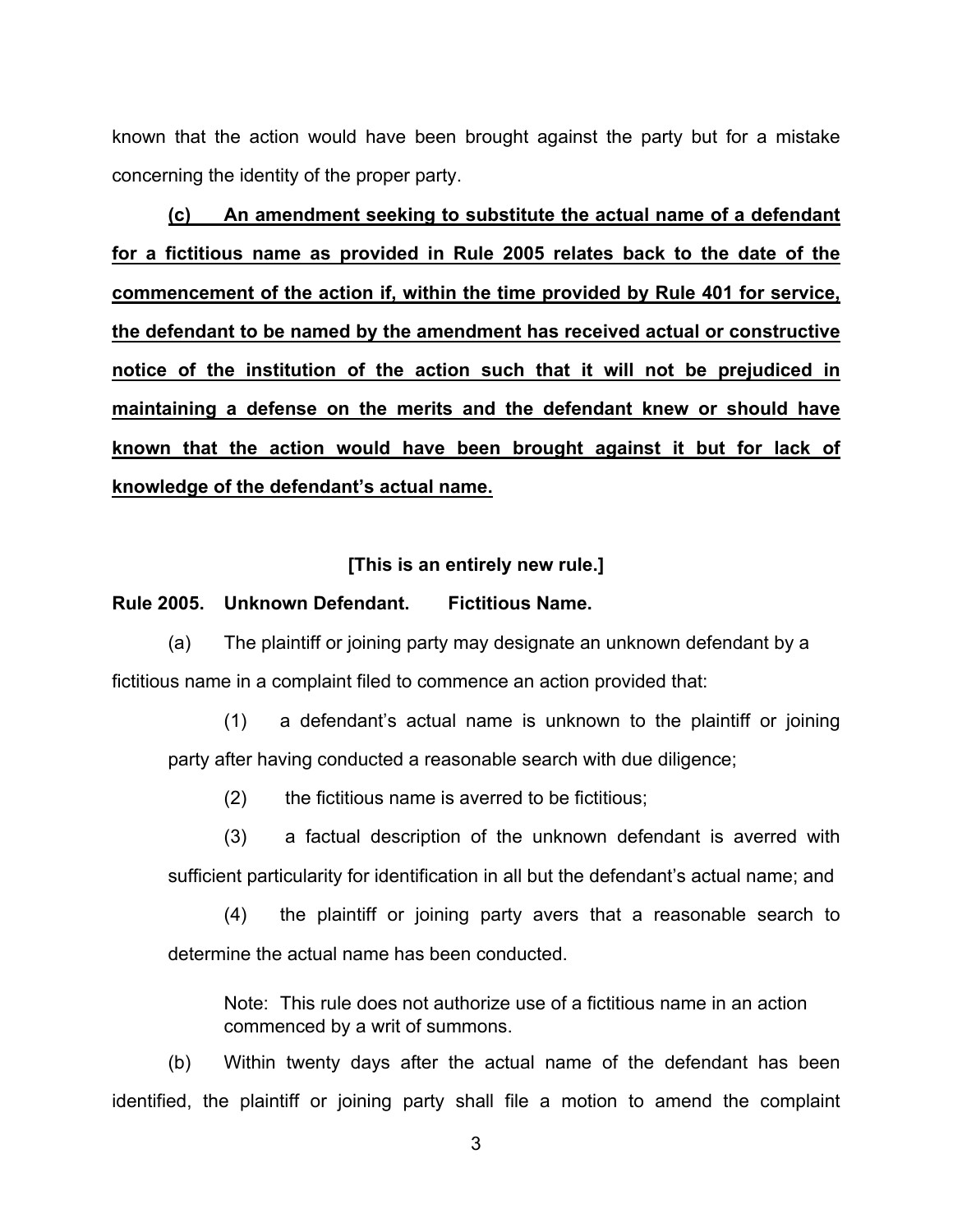pursuant to this rule and Rule 1033 by replacing the fictitious name with the defendant's actual name. An affidavit shall be attached to the motion describing the nature and extent of the investigation that was made to determine the identity of the defendant, and the date upon and the manner in which the defendant's actual name was identified.

> Note: Rules 1033 and this rule govern the requirements for amending a complaint to replace a fictitious name with the actual name of a defendant.

(c) A defendant introduced to an action by its actual name in an amended complaint, after the filing of a motion pursuant to subdivision (b) and the court's ruling, may respond by preliminary objection challenging compliance with this rule, asserting prejudice or any other ground set forth in Rule 1028.

(d) The court shall grant a motion to amend filed pursuant to subdivision (b), unless the court finds that the party seeking the amendment failed to exercise due diligence in identifying the actual name of the defendant.

(e) No subpoena in aid of discovery relating to a defendant identified by a fictitious name may be issued or be served without leave of court upon motion stating with particularity from whom information is sought and how the discovery will aid in identification of the unknown defendant. In deciding the motion, the court shall weigh the importance of the discovery sought against unreasonable annoyance, embarrassment, oppression, burden, or expense to any person or party from whom the discovery is sought, and prejudice to any person or entity suspect of being the unknown defendant. Leave to serve a subpoena in aid of discovery does not preclude a challenge to the subpoena by the person or entity served.

(f) No final judgment may be entered against a defendant designated by a fictitious name.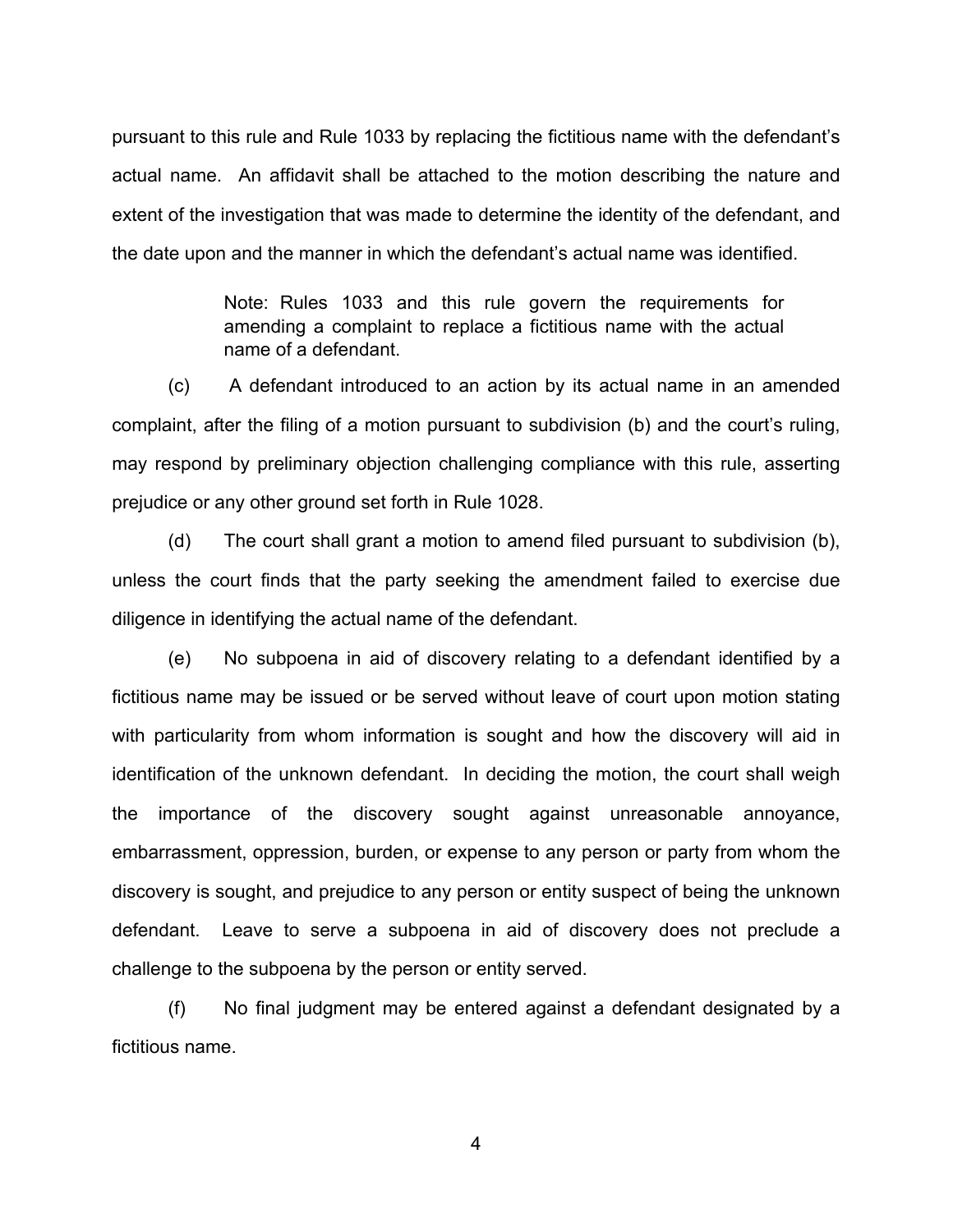### **Explanatory Comment**

The Civil Procedural Rules Committee is proposing new Rule 2005 governing the naming of unknown, or John/Jane Doe, defendants in a complaint. Currently, the Rules of Civil Procedure are silent as to the use of Doe defendants in litigation; however, case law shows that the naming of Doe defendants has occurred. Proposed Rule 2005 is intended to fill this gap by standardizing the procedure in which to assert a cause of action against a Doe defendant.

The proposed rule would require a complaint using a John/Jane Doe or similar designation to describe the defendant and its liability producing conduct with sufficient specificity so as to permit identification in all but the unknown defendant's actual name. The rule imposes a duty on the plaintiff or joining party to exercise due diligence in identifying the actual name of the defendant both before and after the complaint is filed. While a sufficient description of an unknown defendant is typically fact specific to a particular case, it may include the physical characteristics of the unknown defendant, the position or title of the job performed by the unknown defendant, the alleged conduct of the unknown defendant, and how the unknown defendant is connected to the action.

 Once served, the previously designated Doe defendant may challenge the filing party's due diligence by filing preliminary objections, asserting prejudice or any other ground set forth in Rule 1028. A defendant originally named by a fictitious name is not precluded from asserting nor is the grant of a motion to amend determinative of a defense based on a statute of limitations or repose.

It is important to note that designating a Doe defendant as a mere placeholder or as use as a class of defendants, e.g., John Doe Defendants 1-10, is not a valid use of Rule 2005. The rule is not intended to create a practice of naming Doe defendants as a catch-all category in the event a probable defendant is not named in a complaint. Rule